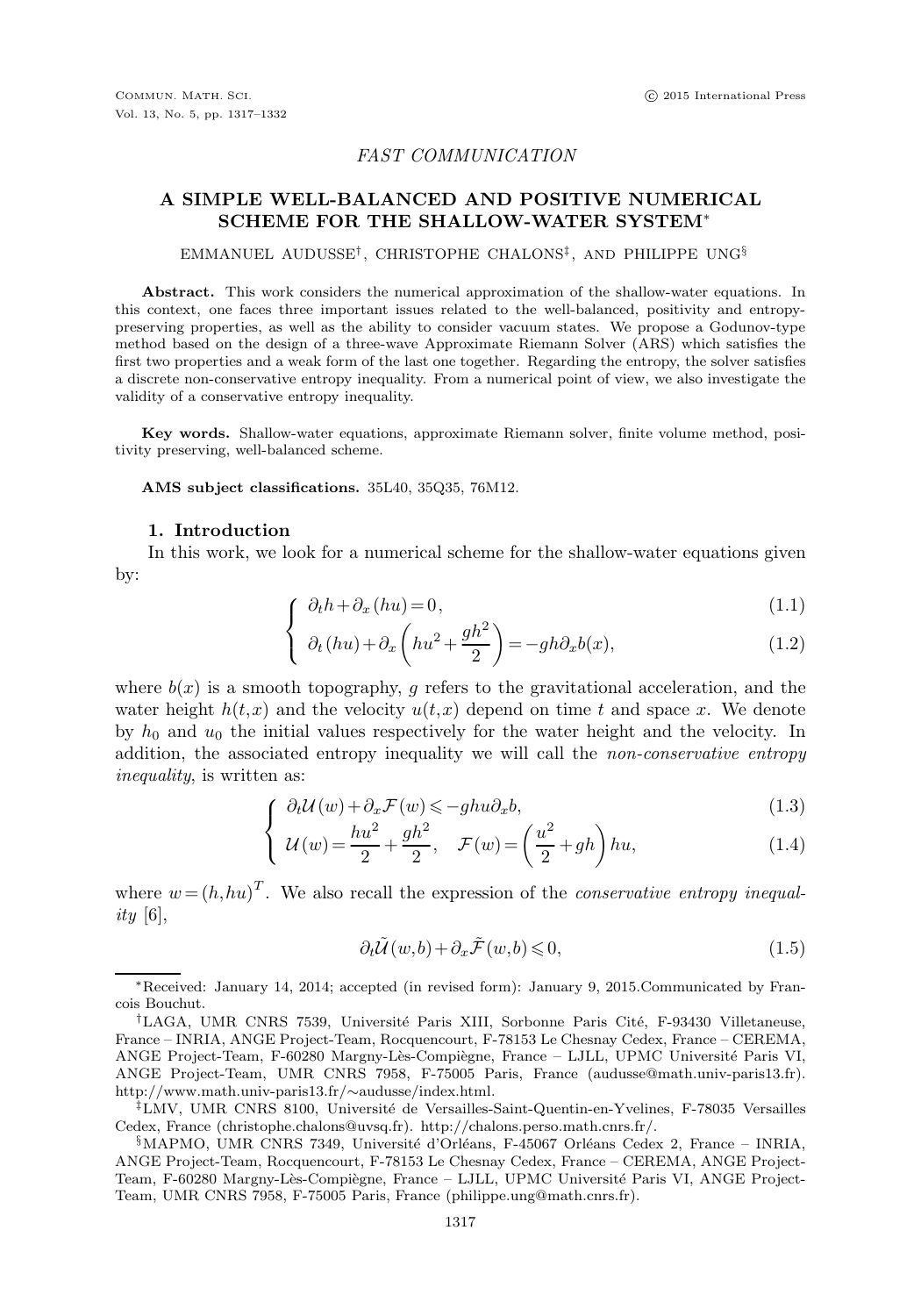with the *conservative entropy*  $\tilde{U}$  and the associated flux  $\tilde{\mathcal{F}}$  defined by,

$$
\tilde{\mathcal{U}}(w,b) = \mathcal{U}(w) + ghb \quad \text{and} \quad \tilde{\mathcal{F}}(w,b) = \mathcal{F}(w) + ghub.
$$
 (1.6)

The scheme should preserve the steady states of the lake at rest defined by

$$
\int h_L + b_L = h_R + b_R,\tag{1.7a}
$$

$$
u_L = u_R = 0,\t\t(1.7b)
$$

and the positivity of water heights for two initial states  $(h,hu,b)_L$  and  $(h,hu,b)_R$  separated by a discontinuity, and satisfy a discrete entropy inequality. Furthermore, it should be able to handle vacuum, in particular, the steady state of the wet-dry transition

$$
\int h_L + b_L \leqslant b_R, \quad h_R = 0,\tag{1.8a}
$$

$$
u_L = u_R = 0,\t\t(1.8b)
$$

or the case of a dry-wet transition,

$$
\int h_R + b_R \leqslant b_L, \quad h_L = 0,\tag{1.9a}
$$

$$
\begin{cases}\nu_L = u_R = 0.\n\end{cases} \tag{1.9b}
$$

There is a huge amount of work about this topic but most of the schemes fail to satisfy these three properties at once. Up to our knowledge, four methods  $([4, 6, 11, 18])$ are proved to fulfill the three requirements but they are costly in terms of computing runtime and/or based on quite complex algorithms. In this work, we propose a numerical scheme adapted to vacuum that endows the positivity and well-balanced properties and that is very cheap and simple to implement. We also study the non-conservative entropy  $(1.3)$ – $(1.4)$  associated to the scheme and numerically exhibit the decreasing of the discrete conservative entropy  $(1.5)$ – $(1.6)$  in a very sharp test case which involves resonance phenomenon. Other numerical experiments are proposed to compare the new method with some positive and well-balanced (but non-entropic) schemes ([2, 5, 12, 13]).

#### **2. Numerical scheme**

In the following, we describe a Godunov-type finite volume scheme for  $(1.1)$ – $(1.2)$ –  $(1.3)$ – $(1.4)$ . Let us first introduce some notations. We consider a sequence of points  $x_{i+1/2}$  such that

$$
x_{i-1/2} < x_{i+1/2}, \quad \forall i \in \mathbb{Z},
$$

and we define the cells  $C_i$  and space steps  $\Delta x_i = \Delta x$ , such that

$$
C_i = \big] x_{i-1/2}, x_{i+1/2} \big[ , \quad \Delta x = x_{i+1/2} - x_{i-1/2} .
$$

In addition, we set  $x_i = (x_{i-1/2} + x_{i+1/2})/2$ .

We also introduce a time step  $\Delta t > 0$  that allows to define a sequence of intermediate times  $t^n$  by

$$
t^{n+1} = t^n + \Delta t.
$$

We denote  $\forall X \in \{h_0, u_0, b\},\$ 

$$
\int X_L = \frac{1}{\Delta x} \int_{-\Delta x}^0 X(x) dx, \qquad X_R = \frac{1}{\Delta x} \int_0^{\Delta x} X(x) dx, \tag{2.1a}
$$

$$
\left(X_i = \frac{1}{\Delta x} \int_{C_i} X(x) dx.\right)
$$
\n(2.1b)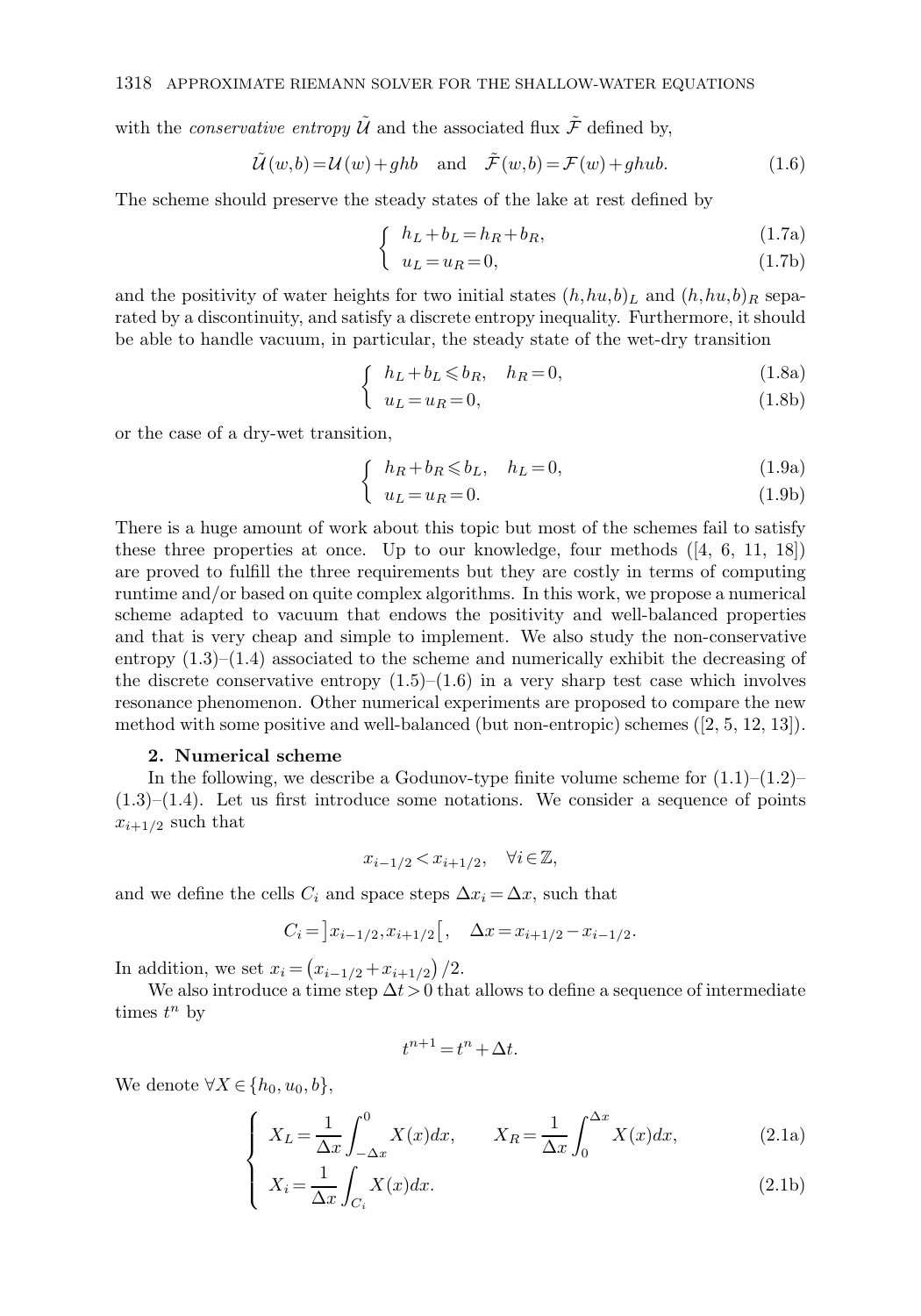Starting from a given piecewise constant approximate solution at time  $t^n$ , we construct the solution at time  $t^{n+1}$  in two steps:

- we build an approximate solution of the Riemann problem at each interface  $x_{i+1/2},$
- we obtain the new solution by calculating the average value of the juxtaposition of these solutions in each cell  $C_i$  at time  $t^{n+1}$ .

As an approximate Riemann solution associated with initial data

$$
w(0,x) = \begin{cases} w_L, & x < 0, \\ w_R, & x > 0, \end{cases}
$$
 (2.2)

with  $w_L = (h_L, h_L u_L)^T$  and  $w_R = (h_R, h_R u_R)^T$ , we consider a simple approximate Riemann solver composed by three waves propagating with velocities  $\lambda_L$ ,  $\lambda_0 = 0$  and  $\lambda_R$  as shown on the following figure



Fig. 2.1. Riemann solver.

We define the CFL condition which ensures that two Riemann problems do not interact

$$
\Delta t < \frac{\Delta x}{2 \max(|\lambda_L|, \lambda_R)},
$$

where the function max is defined in the set of considered Riemann problems. From [12, 13, 15], it is known that such an approximate Riemann solver is consistent in the integral sense with  $(1.1)$ – $(1.2)$  provided that the intermediate states satisfy the following consistency relations:

$$
f(w_R) - f(w_L) - s(w_L, w_R, b_L, b_R) = \lambda_L (w_L^* - w_L) + \lambda_R (w_R - w_R^*),
$$
 (2.5)

with  $f(w)=(f^h(w),f^q(w))^T=(hu,hu^2+gh^2/2)^T$  and  $s(w_L,w_R,b_L,b_R)$  is an approximation of the source term in (1.1)–(1.2), consistent with  $(0, -gh\Delta b)^T$  since it satisfies:

$$
\lim_{\substack{w_L, w_R \to w \\ \Delta x \to 0}} \frac{1}{\Delta x} s(w_L, w_R, b_L, b_R) = \begin{pmatrix} 0 \\ -gh \partial_x b \end{pmatrix},
$$
\n(2.6)

where we recall that  $b_L$  and  $b_R$  depend on  $\Delta x$  through (2.1). Then, it is also wellknown that the associated Godunov-type scheme is equivalent to the following update formulas:

$$
\int w_i^{n+1} = w_i^n - \frac{\Delta t^n}{\Delta x} (F_{i+1/2}^L - F_{i-1/2}^R),
$$
\n(2.7)

$$
\left\{ w_i^0 = \frac{1}{\Delta x} \left( \int_{C_i} h_0(x) dx, \int_{C_i} (h_0 u_0)(x) dx \right)^T, \right\} (2.8)
$$

with  $F^{L}(w_i, w_{i+1}, b_i, b_{i+1})$  and  $F^{R}(w_i, w_{i+1}, b_i, b_{i+1})$  the left and right numerical fluxes (see [6]) which will be precised later on.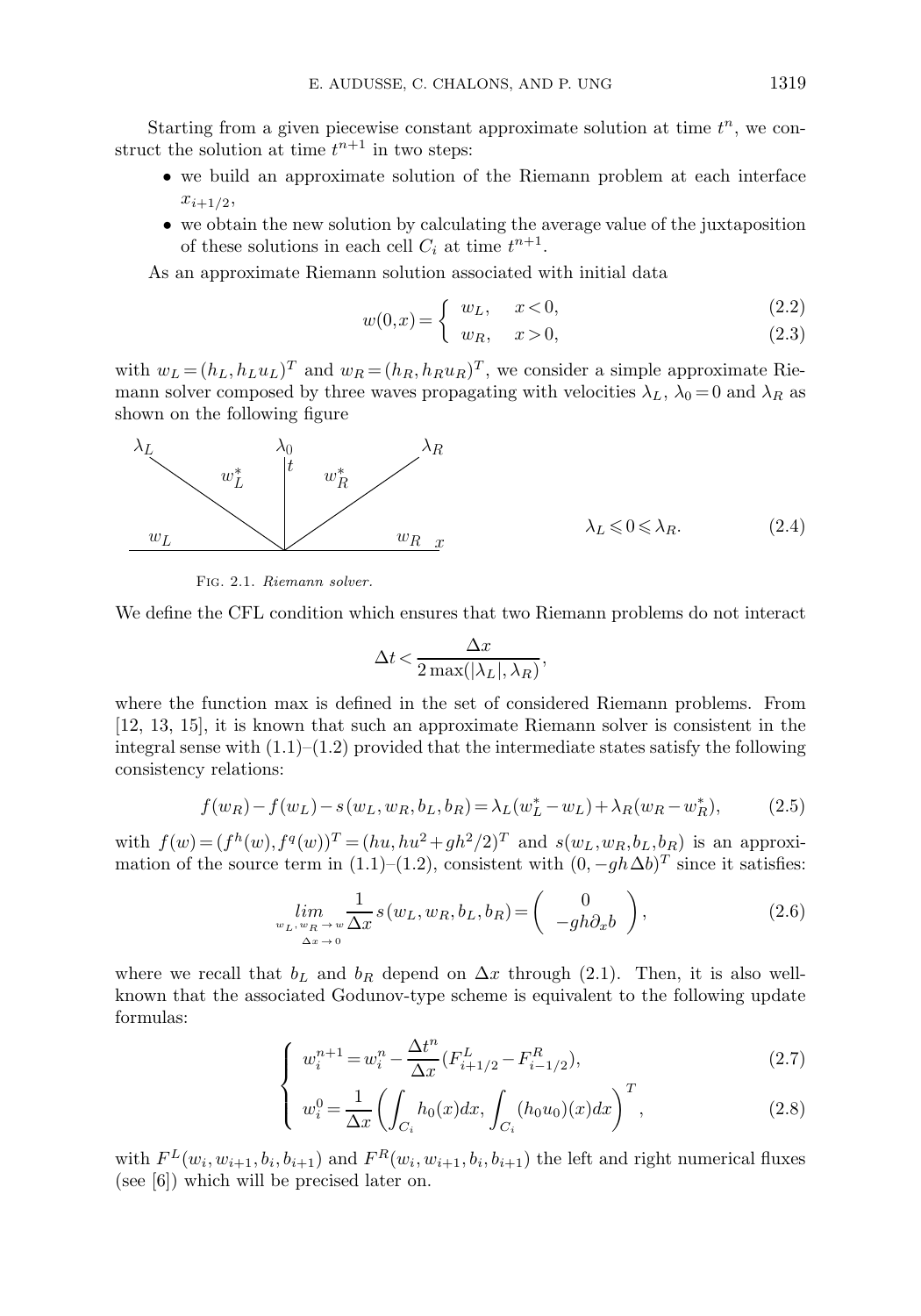**2.1. Expression of the solution in the intermediate states.** We propose to define the two intermediate states by imposing the consistency relations in the integral sense resulting from the equations  $(1.1)$ – $(1.2)$ :

$$
\begin{cases}\nh_R u_R - h_L u_L = \lambda_L (h_L^* - h_L) + \lambda_R (h_R - h_R^*), & (2.9) \\
\left(h_R u_R^2 + \frac{gh_R^2}{2}\right) - \left(h_L u_L^2 + \frac{gh_L^2}{2}\right) + g\Delta x \{h\partial_x b\} \\
= \lambda_L (h_L^* u_L^* - h_L u_L) + \lambda_R (h_R u_R - h_R^* u_R^*), & (2.10)\n\end{cases}
$$

where  $\{h\partial_x b\}$  stands for a consistent approximation of the source term  $h\partial_x b$  in the sense of (2.6). In order to close this system, two relations are missing and we suggest to impose

$$
\int h_L^* + b_L = h_R^* + b_R,\tag{2.11}
$$

$$
(2.12)
$$

These two relations are consistent with the steady states  $(1.7)$  of the system  $(1.1)$ – $(1.2)$ .

By solving the equations (2.9) and (2.11), we define the water heights in the intermediate states

$$
h_L^* = h_{HLL} + \frac{\lambda_R}{\lambda_R - \lambda_L} \Delta b,\tag{2.13}
$$

$$
h_R^* = h_{HLL} + \frac{\lambda_L}{\lambda_R - \lambda_L} \Delta b,\tag{2.14}
$$

where  $\Delta b = b_R - b_L$  and

$$
h_{HLL} = \frac{\lambda_R h_R - \lambda_L h_L}{\lambda_R - \lambda_L} - \frac{1}{\lambda_R - \lambda_L} (h_R u_R - h_L u_L),
$$
\n(2.15)

is the intermediate water height associated to the HLL solver ([15, 6]).

Then, from the equations  $(2.10)$  and  $(2.12)$ , we deduce the intermediate discharge q∗

$$
q^* := h_L^* u_L^* = h_R^* u_R^*,
$$
  

$$
q^* = q_{HLL} - \frac{g}{\lambda_R - \lambda_L} \Delta x \{ h \partial_x b \},
$$
 (2.16)

with

$$
q_{HLL}=\frac{\lambda_R h_R u_R-\lambda_L h_L u_L}{\lambda_R-\lambda_L}-\frac{\left(h_R u_R^2+\frac{gh_R^2}{2}\right)-\left(h_L u_L^2+\frac{gh_L^2}{2}\right)}{\lambda_R-\lambda_L},
$$

the intermediate discharge involved in the HLL scheme ([15, 6]).

From (2.13), (2.14) and (2.16), we are able to define the two numerical fluxes  $F<sup>L</sup>$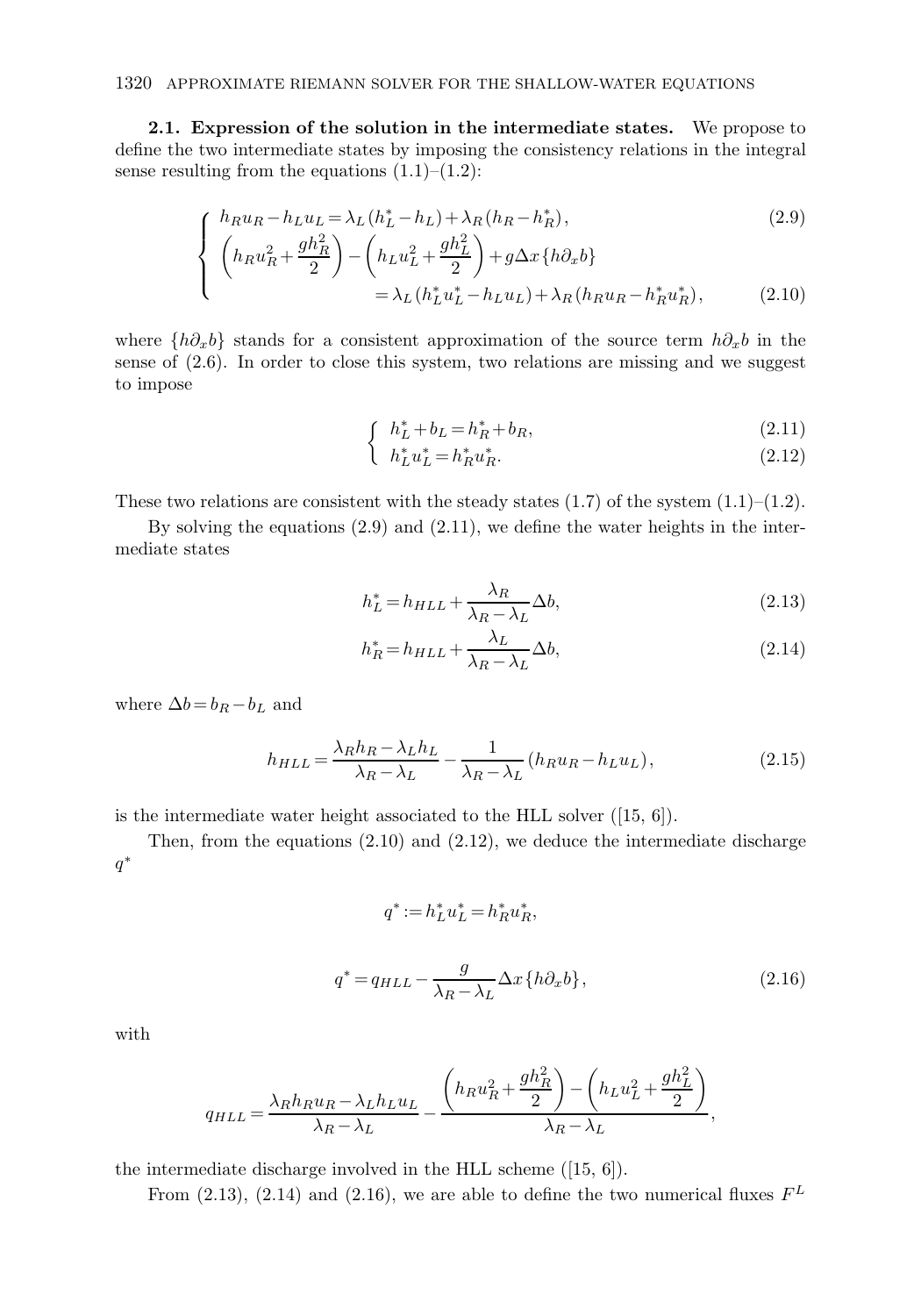and  $F^R$ :

$$
\begin{cases}\nF_{i+1/2}^{L}(w_{i}, w_{i+1}, b_{i}, b_{i+1}) = F_{HLL}(w_{i}, w_{i+1}) + \begin{pmatrix}\n\frac{\lambda_L \lambda_R (b_{i+1} - b_{i})}{\lambda_R - \lambda_L} \\
-\frac{\lambda_L g \Delta x \{h \partial_x b\}}{\lambda_R - \lambda_L}\n\end{pmatrix}_{i+1/2}, \\
F_{i+1/2}^{R}(w_{i}, w_{i+1}, b_{i}, b_{i+1}) = F_{HLL}(w_{i}, w_{i+1}) + \begin{pmatrix}\n\frac{\lambda_L \lambda_R (b_{i+1} - b_{i})}{\lambda_R - \lambda_L} \\
-\frac{\lambda_R g \Delta x \{h \partial_x b\}}{\lambda_R - \lambda_L}\n\end{pmatrix}_{i+1/2}, (2.17b)\n\end{cases}
$$

where  $F_{HLL}$  is the HLL flux ([15, 6]),

$$
F_{HLL}(w_L, w_R) = \begin{cases} f(w_L), & \text{if } 0 < \lambda_L, \\ \frac{\lambda_R f(w_l) - \lambda_L f(w_R)}{\lambda_R - \lambda_L} + \frac{\lambda_L \lambda_R}{\lambda_R - \lambda_L} (w_R - w_L), & \text{if } \lambda_L < 0 < \lambda_R, \\ f(w_R), & \text{if } \lambda_R < 0, \end{cases}
$$

and  $\{\hbar\partial_x b\}$  stands for a discretization of the source term which will be precised later on, see [12, 13, 10, 4]. One notices that the first components of the fluxes  $F_L$  and  $F_R$  are equal which means that the scheme is conservative for the water height. The difference between their second components results to the value  $\Delta x \times s$ , previously defined as a consistent approximation of the source term.

Observe that at this stage the definitions of  $\{h\partial_x b\}$ ,  $\lambda_L$  and  $\lambda_R$  have to be given, while  $w<sub>L</sub><sup>*</sup>$  and  $w<sub>R</sub><sup>*</sup>$  are the unknows of the equations. The first one will be related to the well-balanced property and the last two will be treated in the next subsection.

**2.2. Positivity.** In regard to the expression of the intermediate water heights (2.13) and (2.14), it is not easy to ensure the positivity of these quantities. That is why, we suggest to modify these intermediate values depending on the sign of  $\Delta b$ . In the case  $\Delta b \geqslant 0$ , we clearly have

$$
h^*_{R} \leqslant h_{HLL} \leqslant h^*_{L}.
$$

In order to ensure the positivity of  $h_R^*$ , we introduce the following modification

$$
\tilde{h}_R^* = \max(h_R^*, 0),\tag{2.18}
$$

$$
\tilde{h}_L^* = h_L^* - \frac{\lambda_R}{\lambda_L} \left( h_R^* - \tilde{h}_R^* \right),\tag{2.19}
$$

which satisfies the consistency relation (2.9).

One can check the positivity of the intermediate water heights. Indeed, in the case where  $\tilde{h}_R^* = 0$ , one obtains

$$
\tilde{h}_L^* = h_L^* - \frac{\lambda_R}{\lambda_L} h_R^* = h_{HLL} \left( 1 - \frac{\lambda_R}{\lambda_L} \right) \ge 0,
$$

under the same positiveness conditions on  $\lambda_L$  and  $\lambda_R$  of the HLL scheme (see [6, 15]). In practice, the following expression for the intermediate velocities work [6]

$$
\lambda_L = \min_{w = w_L, w_R} (u - \sqrt{gh}, 0),
$$
\n(2.20)

$$
\lambda_R = \max_{w = w_L, w_R} (u + \sqrt{gh}, 0). \tag{2.21}
$$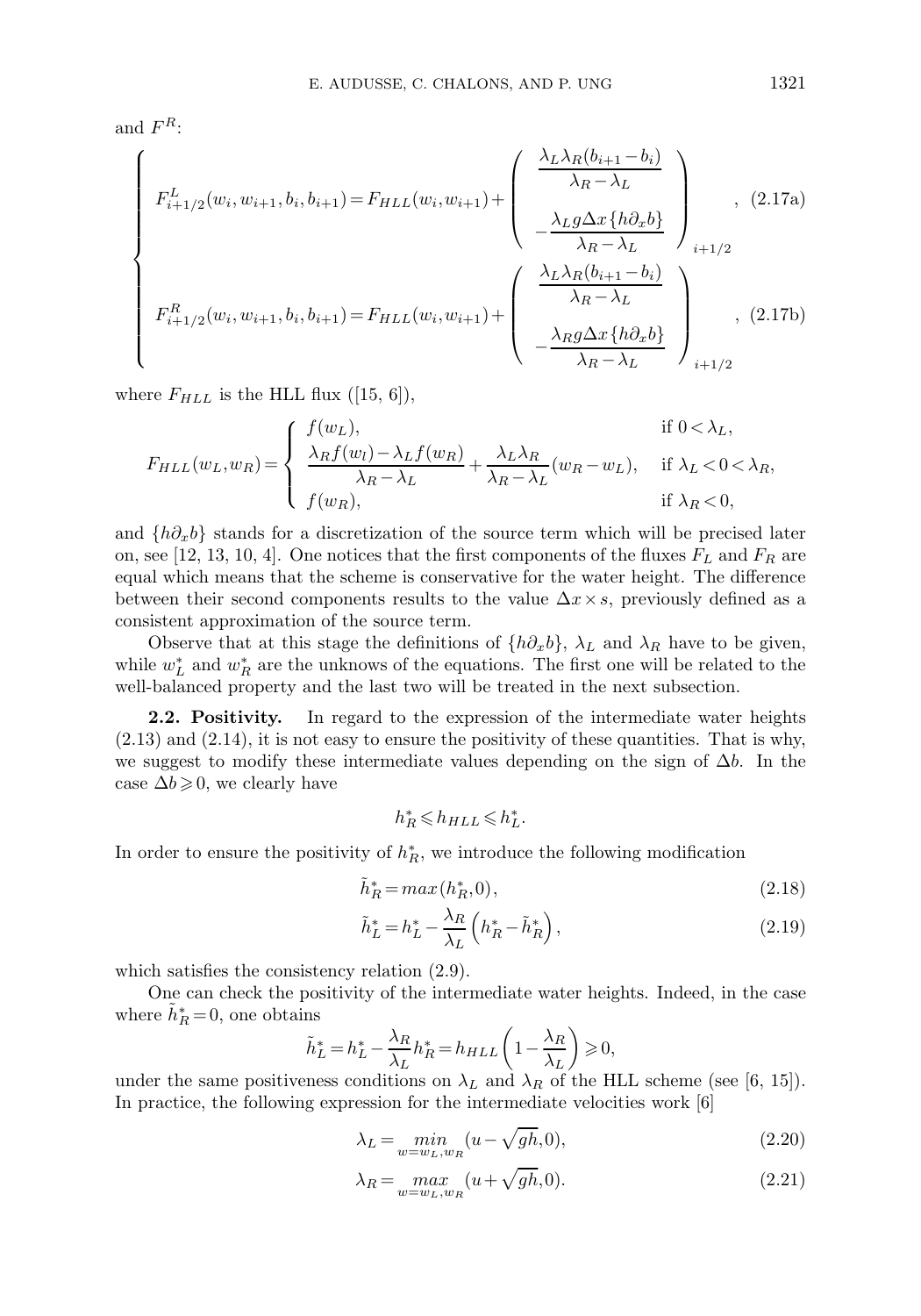In the following, we will exclusively work with the quantities  $\lambda_R \tilde{h}_R^*$  and  $\lambda_L \tilde{h}_L^*$ ,

$$
\lambda_R \tilde{h}_R^* = \lambda_R \max(h_R^*, 0), \qquad (2.22)
$$

$$
\lambda_L \tilde{h}_L^* = \lambda_L h_L^* - \lambda_R \left( h_R^* - \tilde{h}_R^* \right),\tag{2.23}
$$

which will allow us to handle wave velocities equal to zero; in the case  $\lambda_L = 0$ , there is no need to define a threshold value.

The case  $\Delta b < 0$  can be treated by applying the same method and we obtain

$$
\lambda_L \tilde{h}_L^* = \lambda_L \max(h_L^*, 0), \qquad (2.24)
$$

$$
\lambda_R \tilde{h}_R^* = \lambda_R h_R^* - \lambda_L \left( h_L^* - \tilde{h}_L^* \right). \tag{2.25}
$$

In spite of these modifications of the intermediate water heights, it is important to specify that the expression of the discharge  $q^*$  is still unchanged.

By modifying the expression of the intermediate water heights, it seems obvious that we can modify the numerical fluxes (2.17) in respect to the new expression of the intermediate state (2.18) and (2.19).

From now on and as motivated above,  $\lambda_L$  and  $\lambda_R$  refer to the values that ensure the stability properties of the classical HLL scheme (positivity of the water heights but also validity of an entropy inequality as we will need later on).

REMARK 2.1. The intermediate velocities  $u_L^*$  and  $u_R^*$  are never used in practice, in the sense that they are always multiplied by h in the code. In order to treat vacuum the sense that they are always multiplied by  $h$  in the code. In order to treat vacuum states, calculating the values of  $u<sub>L</sub>$  and  $u<sub>R</sub>$  requires us to impose a threshold on the water height. Namely, having been given  $\varepsilon \ll 1$  (in practice, we have taken  $\varepsilon = 10^{-12}$ ), we set  $u_L = 0$  and  $h_L = 0$  (resp.  $u_R = 0$  and  $h_R = 0$ ) whenever  $h_L < \varepsilon$  (resp.  $h_R < \varepsilon$ ).

**2.3. Well-balanced property.** We introduce the following natural discretization of the source term

$$
\{h\partial_x b\} = \frac{h_L + h_R}{2\Delta x} \Delta b,\tag{2.26}
$$

which preserves the steady states of the lake at rest (1.7).

Indeed, we readily observe that with this definition, one gets

$$
h_L^* = h_L, h_R^* = h_R, q^* = 0.
$$

By modifying this discrete source term as follows

$$
h\partial_x b\} = \begin{cases} \frac{h_L + h_R}{2\Delta x} \min(h_L, \Delta b), & \text{if } \Delta b \ge 0, \\ \end{cases}
$$
 (2.27a)

$$
{h\partial_x b} = \begin{cases} hL + h_R \\ \frac{h_L + h_R}{2\Delta x} \max(-h_R, \Delta b), & \text{if } \Delta b < 0, \end{cases}
$$
 (2.27b)

we can also preserve the lake at rest in the case of a wet-dry transition (1.8) or the case of a dry-wet transition (1.9).

The proof relies again on obvious calculations.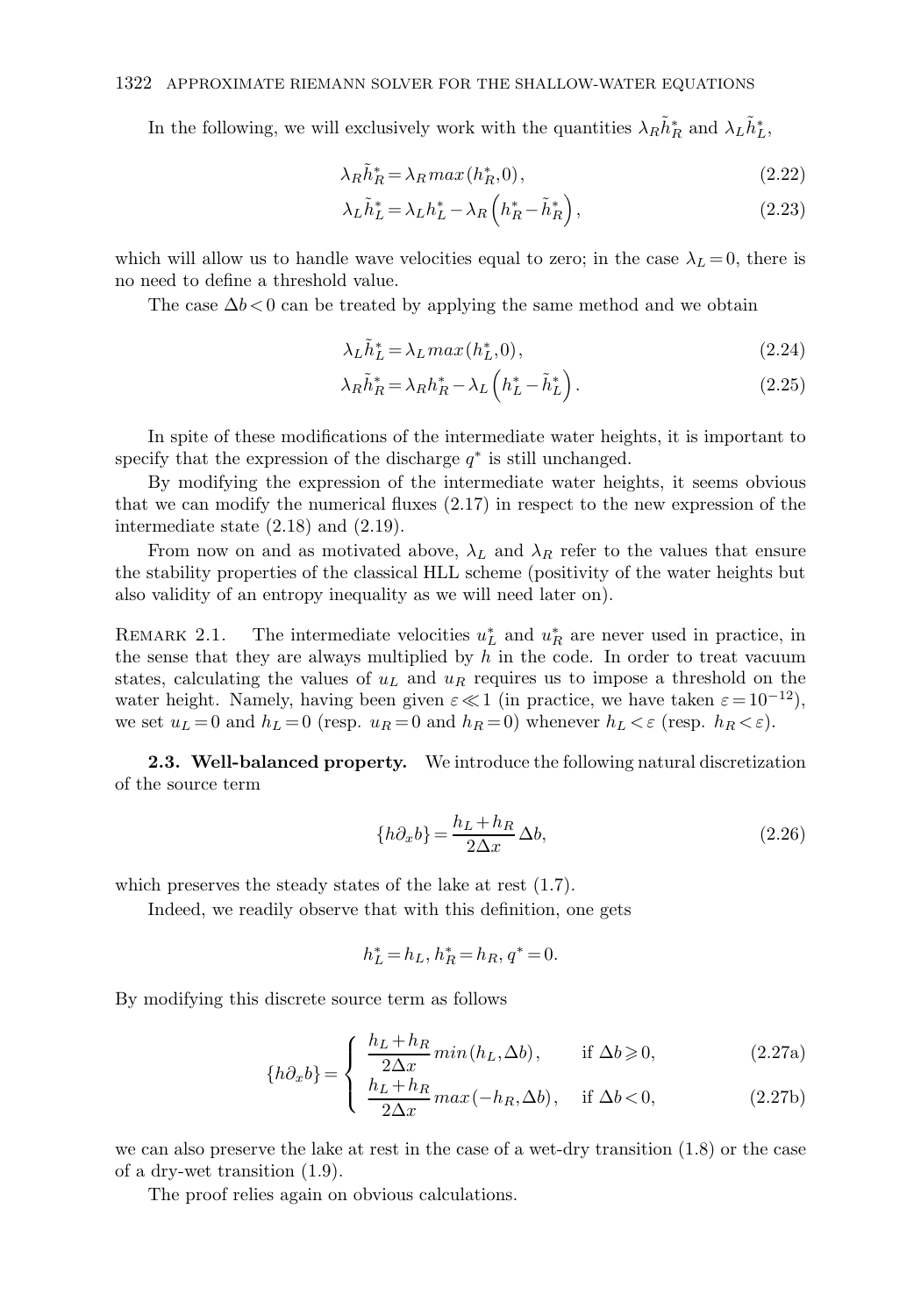**2.4. About entropy.** The entropy-preserving property is an open issue for the proposed scheme since we are not able to prove at present that it satisfies a discrete version of the conservative entropy inequality. Nevertheless, we numerically show that this property is satisfied for a specific test case involving resonance phenomenon (3.5). Actually, the proposed scheme satisfies a discrete version of the non-conservative entropy inequality  $(1.3)$ – $(1.4)$  provided that the following conditions on the intermediate states is fulfilled for any  $w_L$ ,  $w_R$ ,  $b_L$ ,  $b_R$  (see [12]),

$$
\mathcal{F}(w_R) - \mathcal{F}(w_L) - \sigma(w_L, w_R, b_L, b_R)
$$
  

$$
\leq \lambda_L(\mathcal{U}(w_L^*) - \mathcal{U}(w_L)) + \lambda_R(\mathcal{U}(w_R) - \mathcal{U}(w_R^*)).
$$
 (2.28)

In the aim to be consistent with the shallow-water system, it is necessary to ensure that  $\sigma$  is consistent with the term  $-ghu\partial_xb$  and so we have to satisfy

$$
\lim_{\substack{w_L, w_R \to w \\ \Delta x \to 0}} \frac{1}{\Delta x} \sigma(w_L, w_R, b_L, b_R) = -ghu \partial_x b.
$$

We refer again to [12, 13, 15] for more details. In our case, we can express  $\sigma$  such as

$$
\sigma(w_L, w_R, b_L, b_R) = -g \frac{h_L + h_R}{2} \frac{q_{HLL}}{h_{HLL}} \bar{\Delta b} + (\Delta x)^2 \varepsilon (\Delta x), \tag{2.29}
$$

where  $(\Delta x)^2 \varepsilon (\Delta x)$  refers to function with the property

$$
\lim_{\Delta x \to 0} \varepsilon(\Delta x) = 0,\tag{2.30}
$$

and

$$
\bar{\Delta b} = \begin{cases}\n\min(h_L, \Delta b), & \text{if } \Delta b \geqslant 0, \\
\max(-h_R, \Delta b), & \text{if } \Delta b < 0.\n\end{cases}
$$

The corresponding discrete inequality with the formula (2.29) is clearly consistent with (1.3), at least if  $h_L > 0$  and  $h_R > 0$  since  $\Delta b = \Delta b$  under these assumptions when  $\Delta x \to 0$ .

In the following we propose to examine the behaviour of the solver concerning the non-conservative and conservative entropies, especially for the test case considering non-unique solutions to the Riemann problem proposed in [1].

REMARK 2.2. When  $\Delta x \to 0$ ,  $h_L^* \to h_{HLL}$ ,  $h_R^* \to h_{HLL}$  so that  $(2.18)$ – $(2.19)$  are never used in this asymptotic regime.

REMARK 2.3. Unlike  $[4]$ , the proof of the positivity and non-conservative entropy properties are obtained for  $\lambda_L$  and  $\lambda_R$  defined exactly as in the HLL scheme, and are not defined asymptotically large according to specific behaviours like  $-\lambda_L/\lambda_R \gg 1$  or  $-\lambda_R/\lambda_L \gg 1.$ 

## **3. Numerical results**

We are interested in the behaviour of our scheme for different test cases: a propagation of perturbations around equilibrium state [16, 9], a flow over a bump in two regimes (fluvial and transcritical without and with shock), the Thacker test case for the wet-dry transition, wet-dry fronts in a nonflat basin [14, 9] and a test for the non-uniqueness of the solution [1].

In what follows, we first show the numerical results provided by the new scheme we propose. For some of them, we also compare the L1-errors with the ones given by a classical HLL scheme coupled with a centered discretization of the source term, the hydrostatic reconstruction [2], the hydrostatic upwind scheme [5], and the scheme proposed by Gallice [12, 13].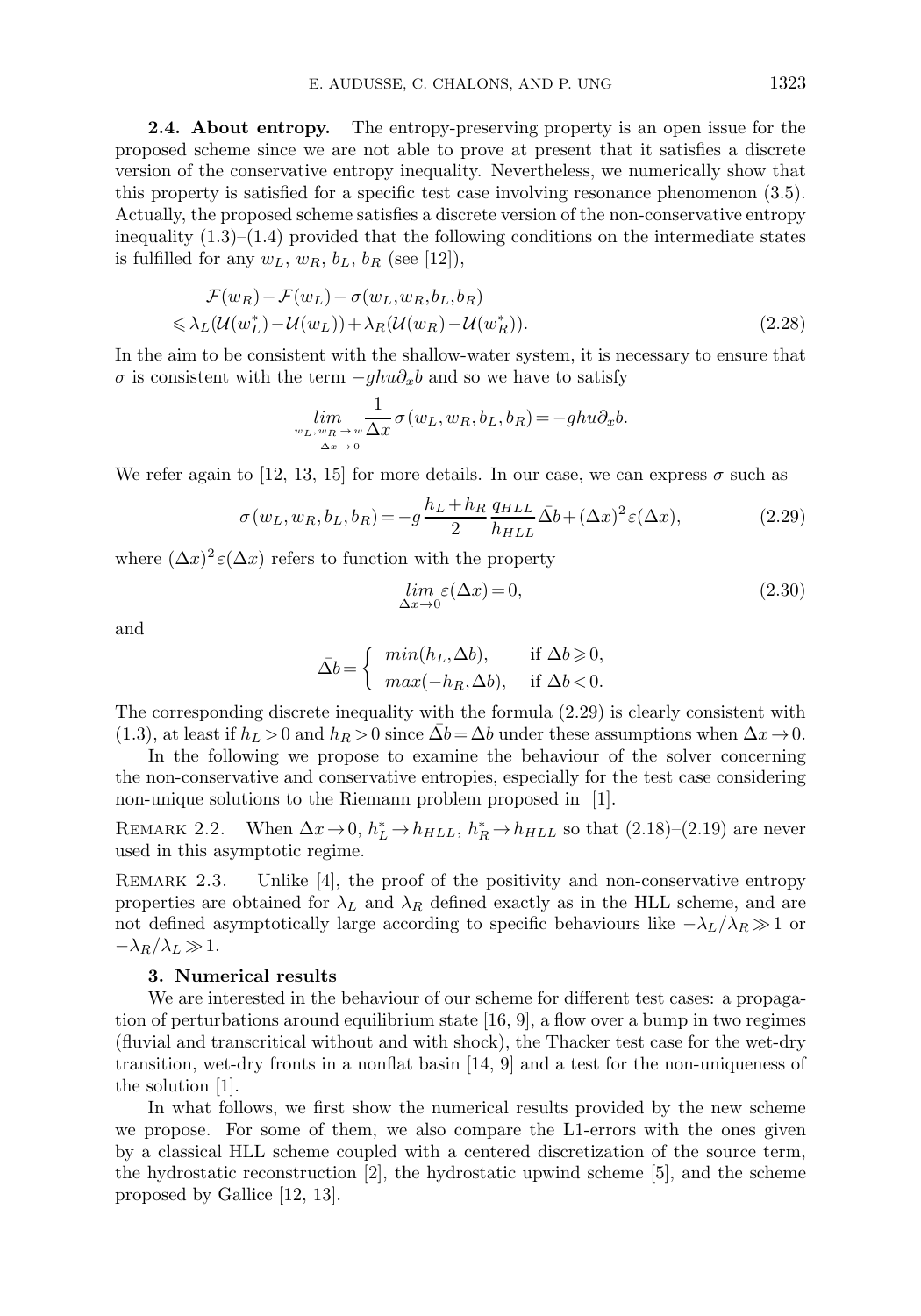**3.1. Propagation of perturbations.** This test case has been proposed by LeVeque in [16] and reused by Castro et al. in [9]. We perturbed a steady state solution by a pulse that splits into two opposite waves over a continuous bed. The aim is to test the behaviour of the scheme when it is submitted to a rapidly varying flow around the state of the lake at rest. The domain is reduced to the interval  $[0,2]$ . We work with outflow boundary conditions and the bottom topography is defined by

$$
b(x) = \begin{cases} 2 + 0.25(\cos(10\pi(x - 0.5)) + 1), & \text{if } 1.4 < x < 1.6, \\ 0 & \text{otherwise} \end{cases}
$$
 (3.1a)

2, otherwise. (3.1b)

The initial datas are  $q(0, x) = 0$ , and

$$
h(0,x) = \begin{cases} 3 - b(x) + \Delta h, & \text{if } 1.1 < x < 1.2, \\ 0, & \text{if } 1.1 < x < 1.2, \end{cases}
$$
 (3.2a)

$$
(3.2b)
$$
 3-*b*(*x*), otherwise, (3.2b)

where  $\Delta h = 0.001$  is the height of the perturbation. The CFL parameter is set to 0.9. The final time is fixed at  $t = 0.2$  and  $\Delta x = 1/40$ . A reference solution is obtained with the hydrostatic reconstruction applied to the HLL flux with a mesh of 20000 cells.

On Figure 3.3, we isolate the results obtained with a centered scheme that returns a unreasonable solution. The other schemes are well-balanced for the steady state of the lake at rest and the results they return do not present large numerical error as seen before on Figure 3.3. The results in Figure 3.1 and 3.2 show that the scheme introduced in this paper—called simple solver on the figures—is the most accurate.



FIG. 3.1. Propagation of perturbations: Comparison of free surfaces  $h + b$  (left) and discharges q (right) for different schemes.

**3.2. Steady flow over a bump.** The aim of these test cases is to bring out the behaviour of the scheme for steady states it has basically not the function to preserve. The steady states are governed by the following equations

$$
hu = K_1
$$
 and  $\frac{u^2}{2} + g(h+b) = K_2.$  (3.3)

where  $K_1$  and  $K_2$  are two constants. In the following, we deal with the Equation (3.3) in the fluvial and transcritical regimes without shock, and the transcritical flow with shock is treated using datas from [9].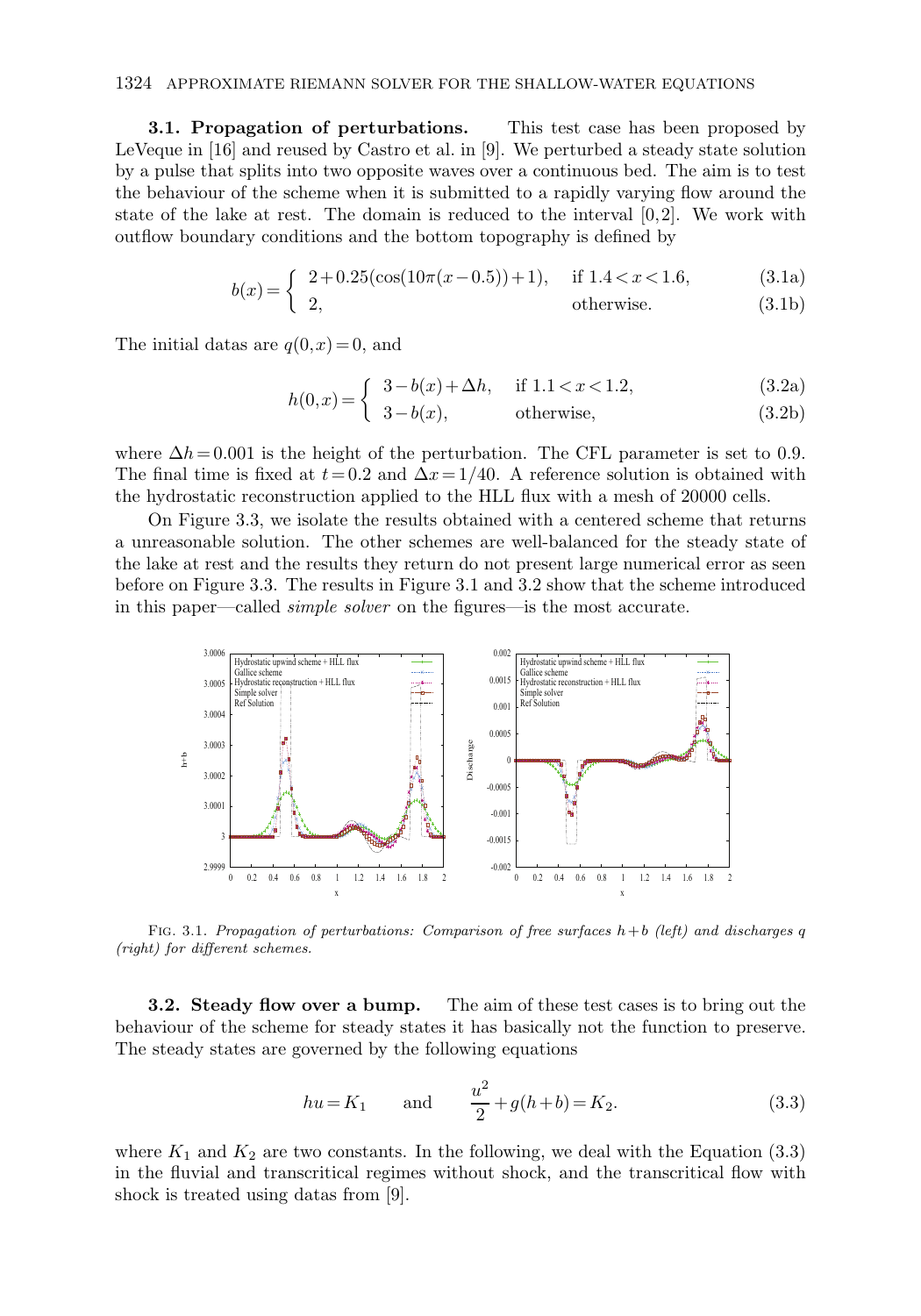

Fig. 3.2. Propagation of perturbations: Comparison of orders of error for the water height <sup>h</sup> (left) and the discharge q (right) for different schemes.



FIG. 3.3. Propagation of perturbations: free surface  $h + b$  (left) and discharge q (right) resulting from the centered scheme.

**3.2.1. Fluvial regime.** In this test case, we set  $K_1 = 1$  and  $K_2 = 25$ . The domain is  $[-2, 2]$  and the bottom topography is defined by

$$
b(x) = \begin{cases} \frac{\cos(10\pi(x+1)) + 1}{4}, & \text{if } -0.1 < x \le 0.1, \\ 0, & \text{elsewhere.} \end{cases}
$$
 (3.4a)

The CFL parameter is equal to 0.5.

The error curves Figure 3.5 show that the proposed scheme gives a better approximation of the exact solution than other existing schemes with a gain of several orders.

**3.2.2. Transcritical flow over a bump without shock.** This test case sets  $K_1 = 3$  and  $K_2 = \frac{3}{2}(K_1g)^{2/3} + \frac{1}{2}$  $\frac{1}{2}g$  into the steady state Equation (3.3) and the bottom topography is defined by (3.4). The CFL parameter is set to 0.5.

The observations for the fluvial case also work for the transcritical one but the gain associated to the simple scheme is not as important as the previous one (Figure 3.7). The reason is probably because we impose opposite signs to the wave velocities and by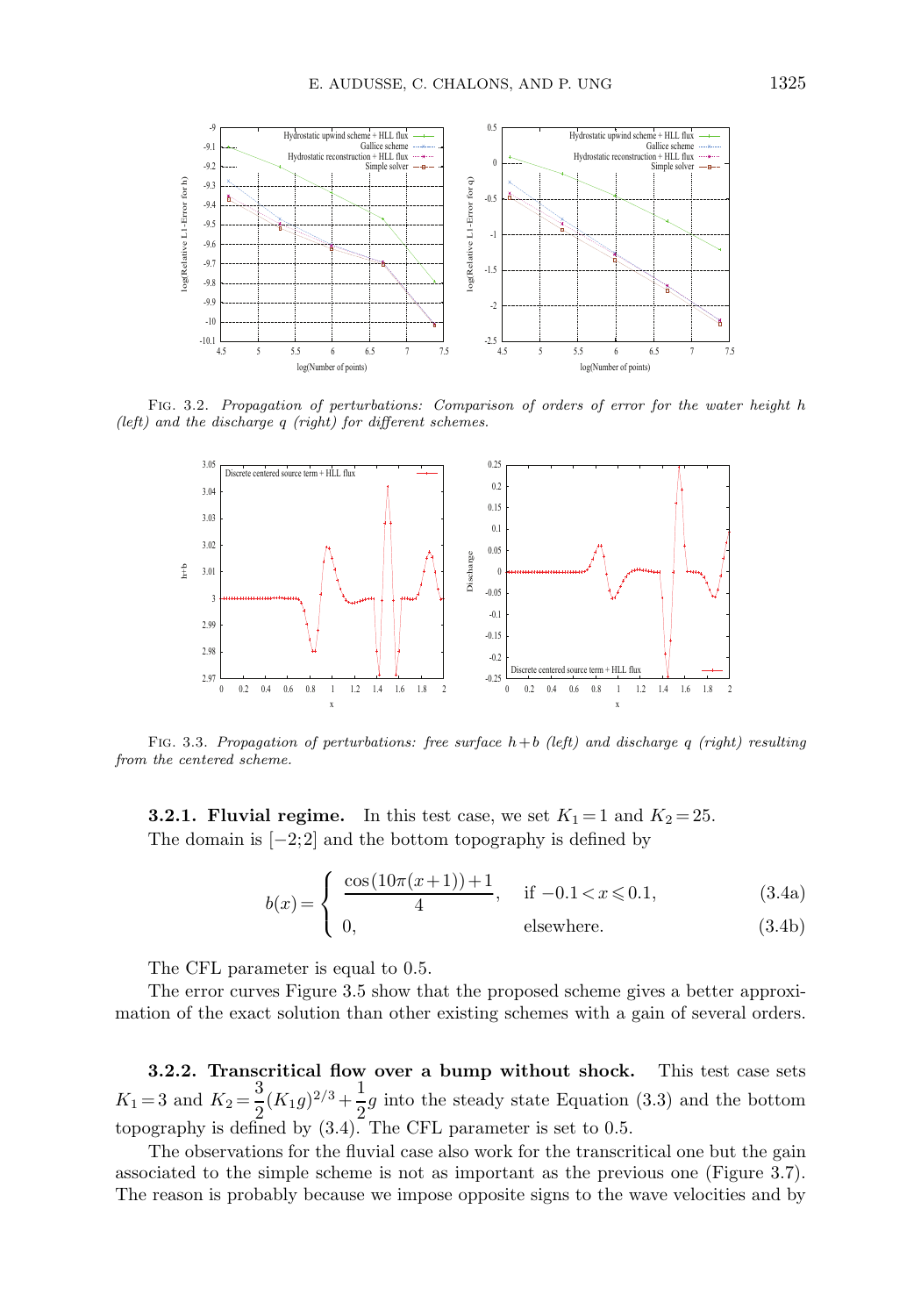

FIG. 3.4. Fluvial flow: Comparison of free surfaces  $h+b$  (left) and discharges q (right) resulting from the simple scheme (with suffix app) and the exact solution (with suffix ex) for a bottom topography b.



Fig. 3.5. Fluvial flow: Comparison of orders of error for the water height <sup>h</sup> (left) and the discharge q (right) for different schemes.

this way, we add diffusion to the torrential part. Nevertheless, this scheme gives the best approximation.

**3.2.3. Transcritical flow over a bump with shock.** This test has been proposed by Castro et al. [9]. The domain is the interval [0,25]. The bottom topography is given by

$$
b(x) = \begin{cases} 3 - 0.05(x - 10)^2, & \text{if } 8 < x < 12, \\ 0.05x - 0.05(x - 10)^2, & \text{if } 8 < x < 12. \end{cases}
$$

$$
(2.8, \t otherwise. \t(3.5b)
$$

The initial state is defined by  $h(0,x)=3.13-b(x)$ ,  $q(0,x)=0.18$  and the boundary conditions are  $q(t,0) = 0.18$  and  $h(t,25) = 0.33$ . The final time is set to  $t = 200$ . We work with a CFL parameter equal to 0.9. This test case is focused on the way the scheme handles a stationary shock.

The simple scheme manages to capture the shock as shown in Figure 3.8. The errors on Figure 3.9 reveal that this scheme is again the most accurate compared to other ones.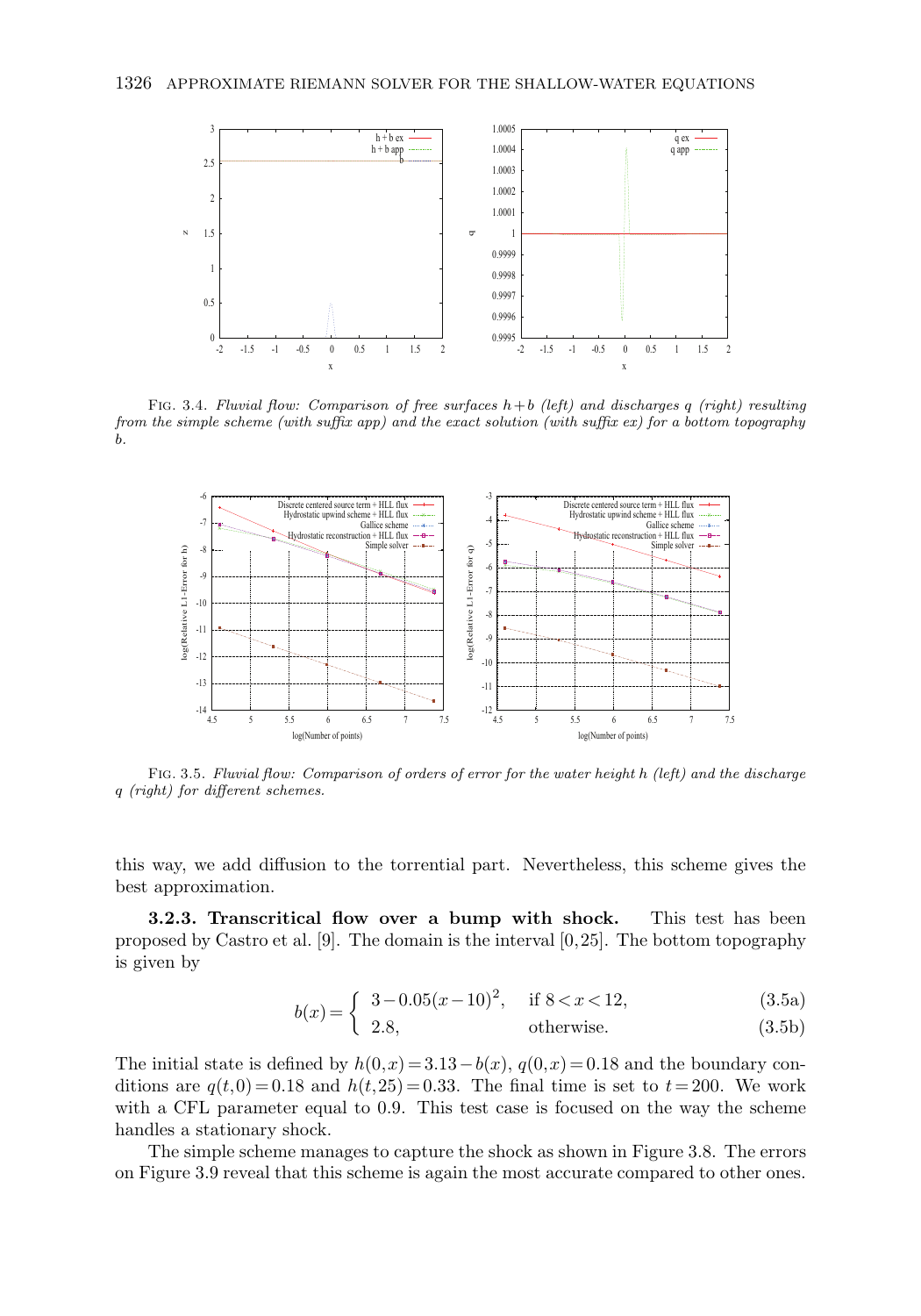

FIG. 3.6. Transcritical flow without shock: Comparison of free surfaces  $h + b$  (left) and discharges q (right) resulting from the simple scheme (with suffix app) and the exact solution (with suffix ex) for a bottom topography b.



Fig. 3.7. Transcritical flow without shock: Comparison of orders of error for the water height <sup>h</sup> (left) and the discharge q (right) for different schemes.

**3.3. Thacker test case for wet-dry transitions.** The bottom topography is defined by  $b(x) = \frac{x}{2}$  $\frac{x^2}{2} + \frac{3}{2}$ 2 for  $-2 \le x \le 2$ . The explicit periodic solution presents a plane free surface and oscillates between the points

$$
x_1(t) = -\frac{1}{2}\cos(\sqrt{g}t) - 1
$$
 and  $x_2(t) = -\frac{1}{2}\cos(\sqrt{g}t) + 1.$ 

Here, the pulsation is  $\omega = \sqrt{g}$ .

The initial conditions are given by  $u(0,x) = 0$  and

$$
h(0,x) = \begin{cases} -\frac{1}{2} \left( \left( x + \frac{1}{2} \right)^2 - 1 \right), & \text{if } x_1(0) < x < x_2(0), \\ 0, & \text{else.} \end{cases}
$$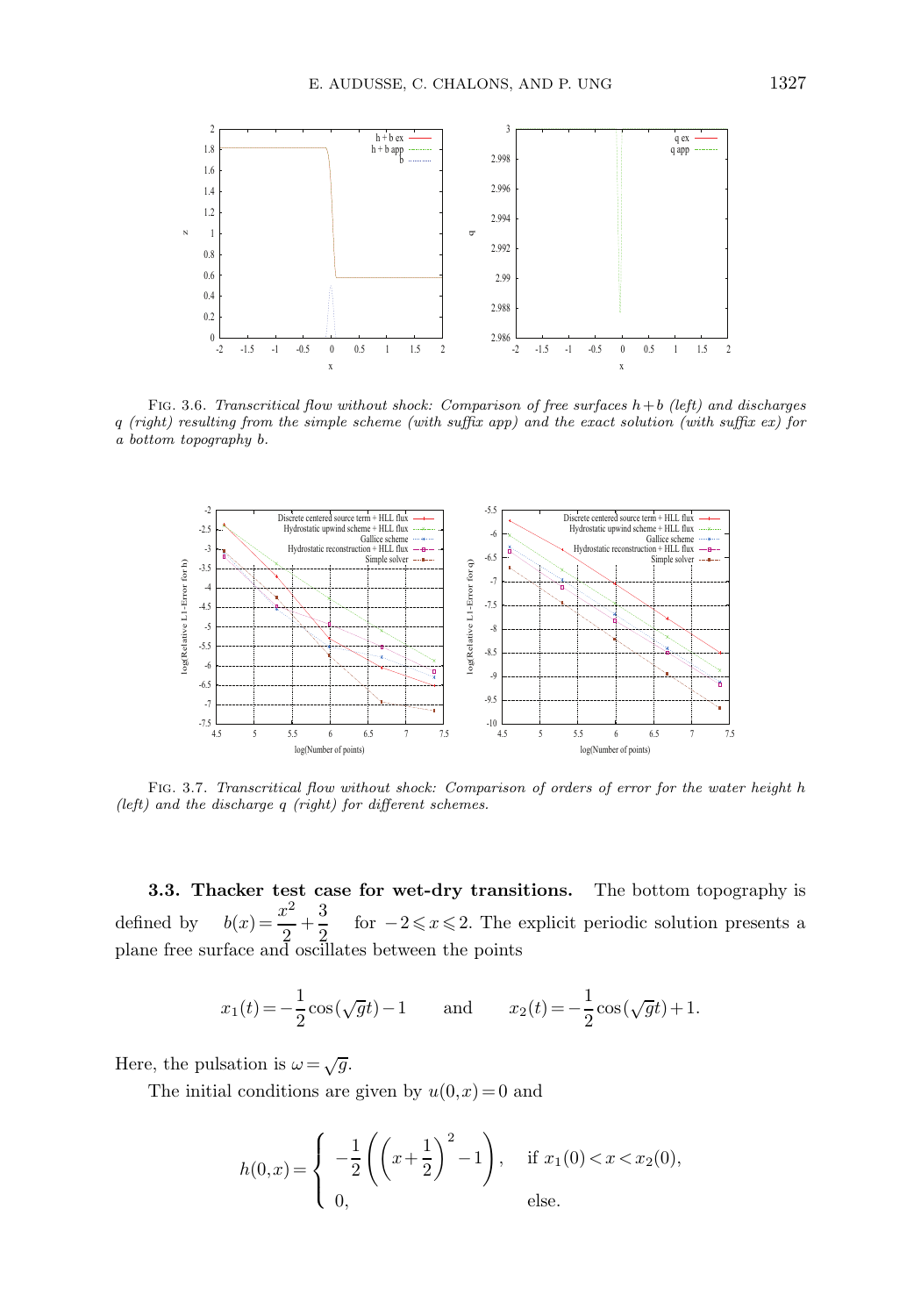

FIG. 3.8. Transcritical flow with shock: Comparison of free surfaces  $h + b$  (left) and discharges q (right) for different schemes.



Fig. 3.9. Transcritical flow with shock: Comparison of orders of error for the water height <sup>h</sup> (left) and the discharge q (right) for different schemes.

The water height and the velocity are expressed as follows

$$
h(t,x) = \begin{cases} -\frac{1}{2} \left( \left( x + \frac{1}{2} \cos(\sqrt{g}t) \right)^2 - 1 \right), & \text{if } x_1(t) < x < x_2(t), \\ 0, & \text{else,} \end{cases}
$$

$$
u(t,x) = \begin{cases} -\frac{\sqrt{g}}{2}\sin(\sqrt{g}t), & \text{if } x_1(t) < x < x_2(t), \\ 0, & \text{else.} \end{cases}
$$

We take a value of 0.5 for the CFL parameter.

This test case shows the capacity of the scheme to handle wet-dry transition. We recall that every considered scheme preserves the non negativity of the water height. We can wisely specify that in this test case, the discharges are very low which can explain the big values of the relative errors one can observe for coarse mesh (Figure 3.11). In this case, only the hydrostatic reconstruction returns a non accurate solution.

**3.4. Wet-dry fronts in a nonflat basin.** We present another test case for the treatment of the wet-dry transition but in this case, we have a non smooth bottom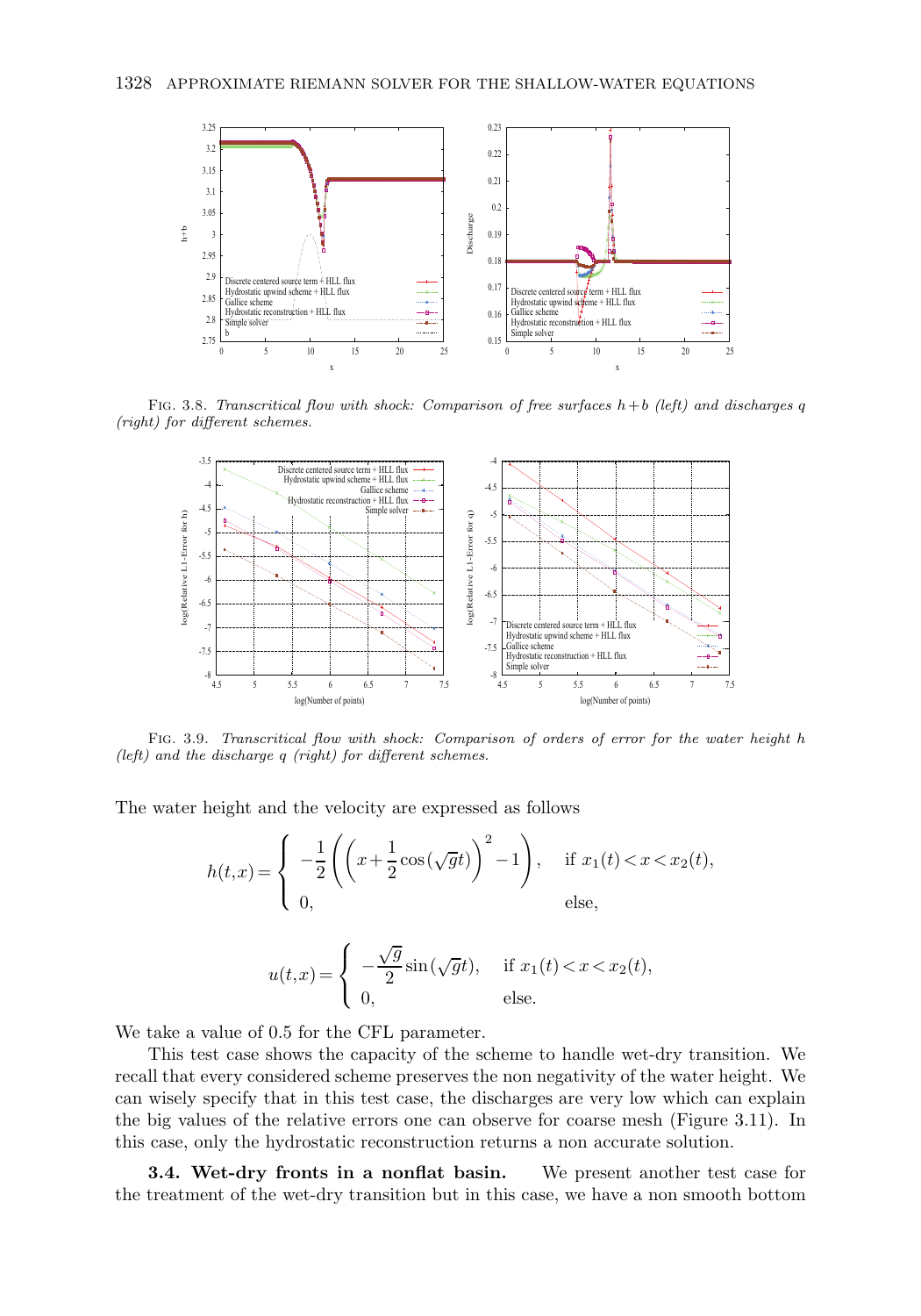

FIG. 3.10. Thacker test case: Comparison of free surfaces  $h + b$  (left) and discharges q (right) resulting from the simple scheme (with suffix app) and the exact solution (with suffix ex) for a bottom topography b at time  $T = 16$ .



Fig. 3.11. Thacker test case: Comparison of orders of error for the water height <sup>h</sup> (left) and the discharge q (right) for different schemes at time  $T = 16$ .

topography. This problem proposed by Gallouët et al. [14] and also resumed by Castro et al. [9] consists on creating a dry bed in the middle of two rarefaction waves propagating in opposite directions. We work in the space interval  $[0,25]$  and the bottom topography is represented by the function

$$
b(x) = \begin{cases} 7, & \text{if } 25/3 < x < 25/2, \\ 2, & \text{otherwise} \end{cases}
$$
 (3.6a)

$$
\begin{array}{c}\n \downarrow \quad 6, \quad \text{otherwise.} \\
 \end{array} \tag{3.6b}
$$

The initial conditions are

$$
q(0,x) = \begin{cases} -300, & \text{if } 50/3 \le x, \\ -\cos x, & \text{if } x \le x \end{cases} \tag{3.7a}
$$

$$
(3.7b) \t\t 300, \t\t if \t50/3 > x,
$$
\t\t(3.7b)

and  $h(0,x) = 16 - b(x)$ . The CFL parameter is set to 0.9. A reference solution is computed using the Gallice scheme with a mesh of 20480 points. In this particular case, the difference between the results does not clearly appear (Figure 3.13). It is important to notice that this test case does not present hypotheses satisfying the theoretical properties of our scheme in the sense that it deals with a non smooth topography. In spite of this criterion, the scheme returns a reasonable solution.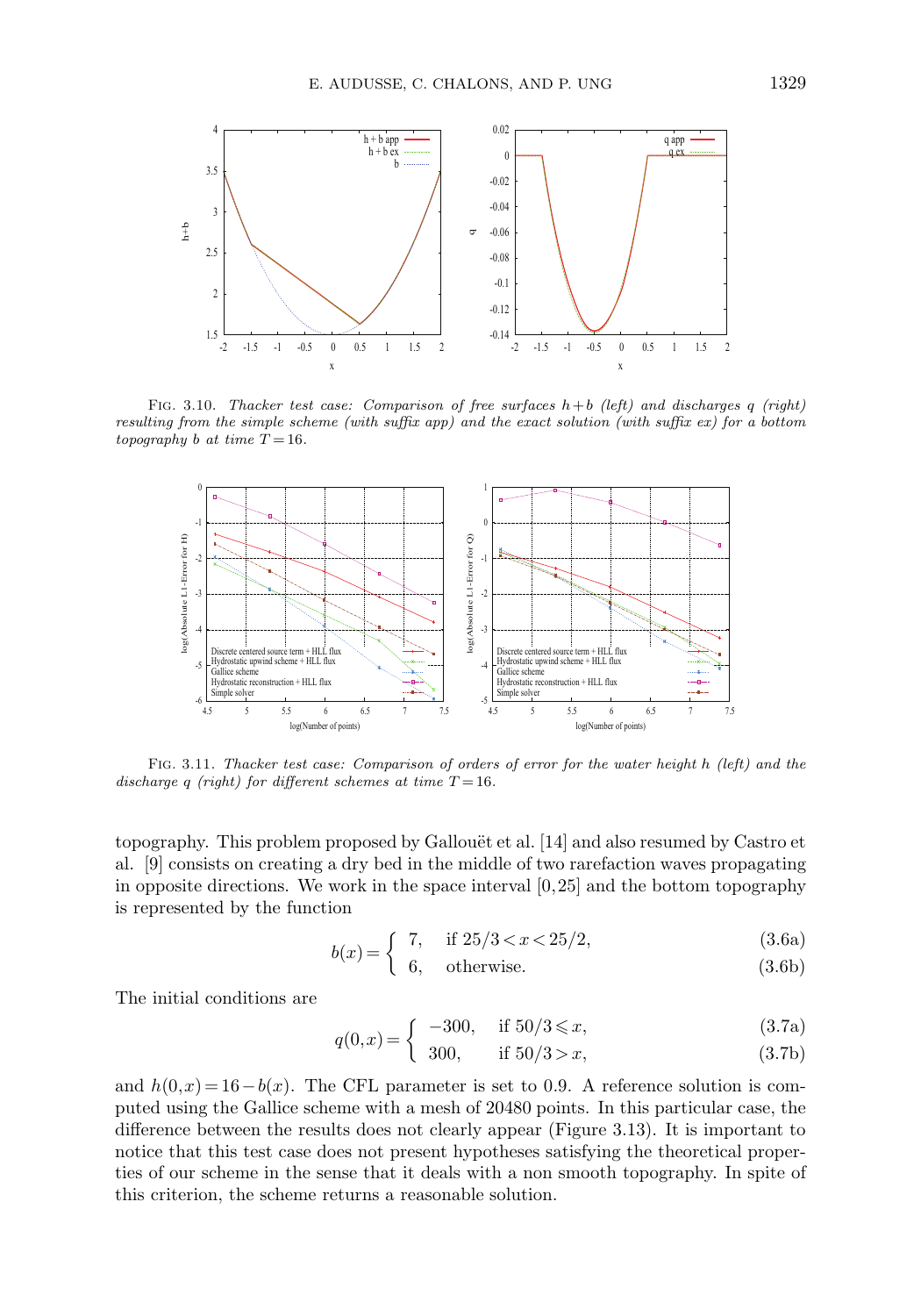

FIG. 3.12. Wet-dry fronts in a nonflat basin: Comparison of free surfaces  $h + b$  (left) and discharges q (right) for different schemes.



FIG. 3.13. Wet-dry fronts in a nonflat basin: Comparison of free surfaces  $h + b$  (left) and discharges q (right) for different schemes.

**3.5. Non-unique solution to the Riemann problem.** This numerical test case is presented in [1]. We use the same datas presented in the previously mentioned paper which are

$$
(b,h,u) = \begin{cases} (1.5,1.3,-2), & \text{if } x \leq 0.5, \\ (1.5,1.3,-2), & \text{if } x \leq 0.5, \end{cases}
$$

$$
b, h, u) = \begin{cases} (1.1, 0.1, -2), & \text{if } x > 0.5, \end{cases} \tag{3.8b}
$$

with  $x \in [0,1]$ . We set the gravitational acceleration g to 2. The test problem has non-unique solution. The CFL parameter is set to 0.9.

The numerical solutions are separated into two groups which correspond to the two different solutions of the problem. Every considered scheme relatively returns the same solution which is one of the previous two solutions whereas the simple scheme returns the second one. This last solution is quite similar to the one obtained with the relaxation solver [6, 9] and the kinetic scheme proposed in [18] that we have especially introduced for this test case and called SVK in the Figures 3.14 and 3.15, which are both entropic. Nevertheless, these last three solutions are different from the exact one, graphically presented in [1]. As mentioned in this previous article, the reason for this difference is the lack of a complete theory for non-conservative system.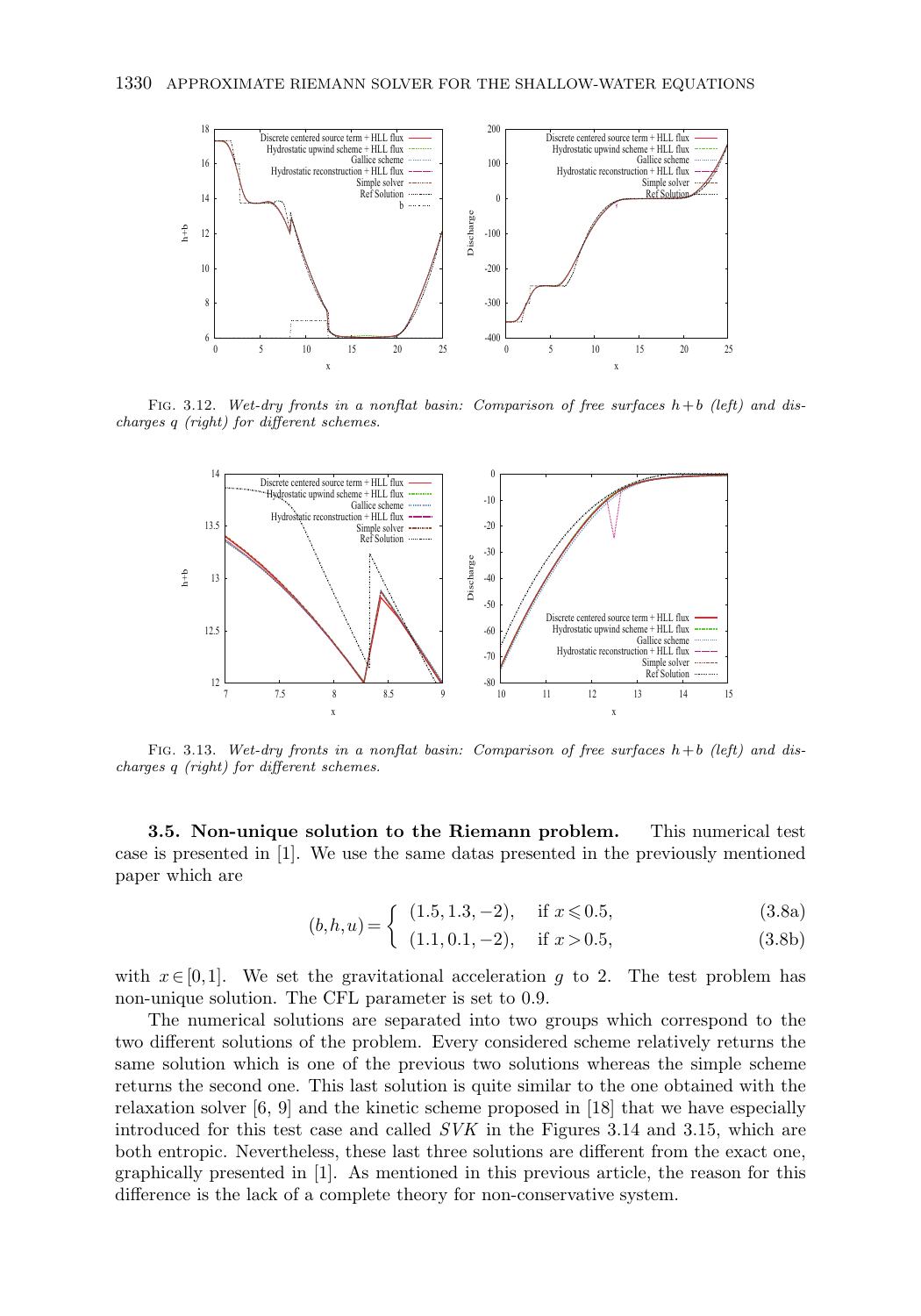

Fig. 3.14. Non-unique solution test case: Comparison of water heights <sup>h</sup> (left) and velocities <sup>u</sup> (right) for different schemes.



Fig. 3.15. Non-unique solution test case: Comparison of the conservative (left) and nonconservative (right) entropy for different schemes.

We present the value of the two entropies  $(1.4)$  and  $(1.6)$  integrated over the domain as a function of time for different schemes on Figure 3.15. The idea is to numerically bring out the behaviour of the entropy. It appears that the conservative entropy as well as the non-conservative one, calculated for the proposed scheme always decreases and so satisfies at least numerically the entropic criterion. On the contrary, this observation cannot be applied for the other ones in which a period of increasing entropy takes place. In a quantitative point of view, one notes that the values of the non-conservative entropy is lower than those of the conservative one. In fact, by recalling the two entropy inequalities  $(1.3)$  and  $(1.5)$ , we can show that the derivative value for the conservative entropy has to be lower than zero whereas the same quantity for the non-conservative entropy has a negative upper bound causing that the non-conservative entropy decreases faster than the conservative one.

## **4. Conclusion**

In this paper, we have proposed a simple to implement, positive and well-balanced scheme for the shallow water equations. The scheme proved to be very accurate on several typical test cases: propagation of perturbation, stationary and non-stationary shock, wet-dry transition on a smooth and non smooth bottom topography. Further